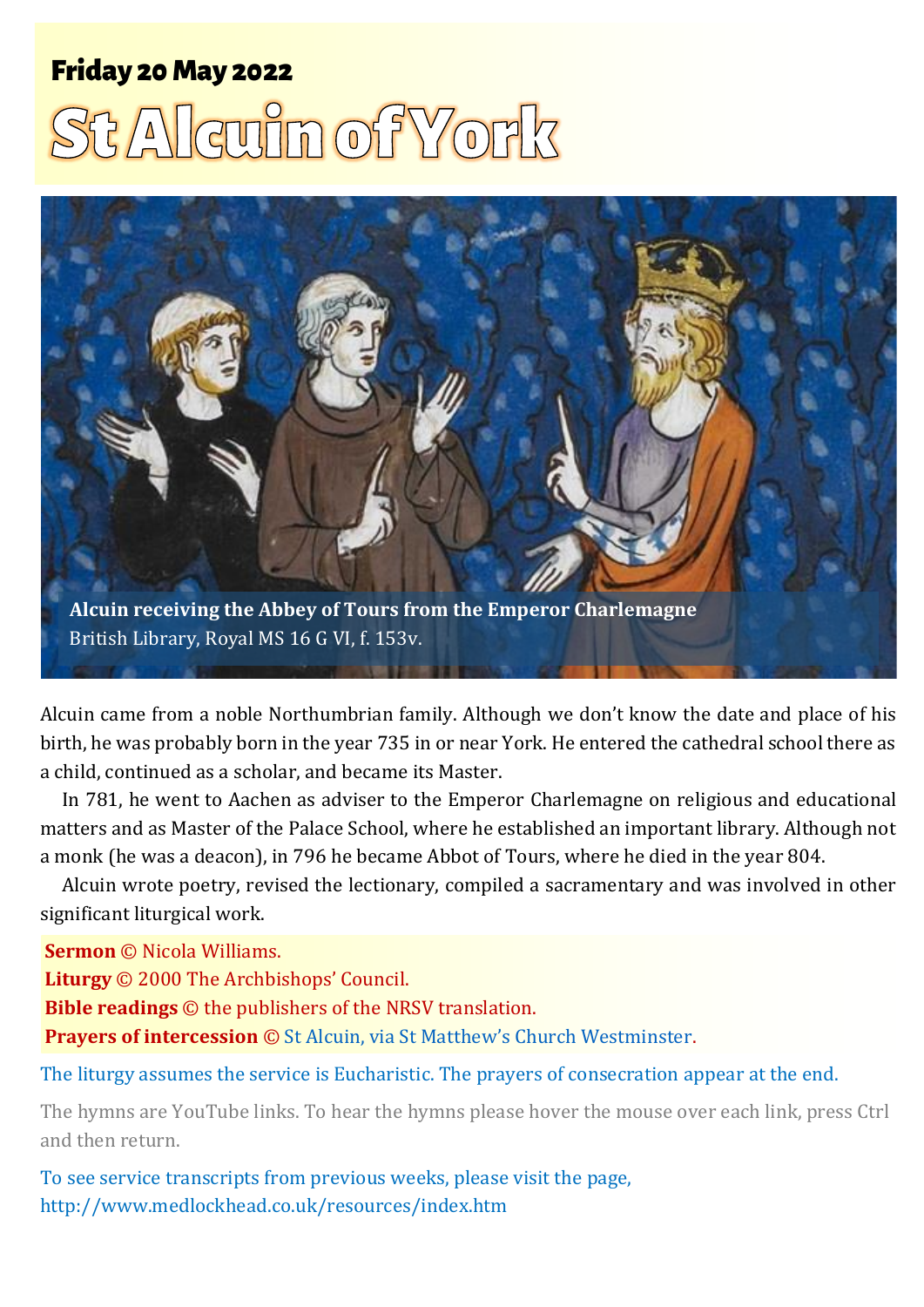# **Introduction and welcome**

HYMN 1 **I will rise—[the wisdom of God](https://www.youtube.com/watch?v=4uTIqu8G-34)** (click on this link to hear the hymn)

# **The Welcome**

In the name of the Father, and of the Son, and of the Holy Spirit

All **Amen.**

The Lord be with you

All **And also with you.**

# **The Preparation**

All **Almighty God,**

**to whom all hearts are open, all desires known, and from whom no secrets are hidden: cleanse the thoughts of our hearts by the inspiration of your Holy Spirit, that we may perfectly love you, and worthily magnify your holy name; through Christ our Lord. Amen.**

Our Lord Jesus Christ said:

The first commandment is this: 'Hear, O Israel, the Lord our God is the only Lord. You shall love the Lord your God with all your heart, with all your soul, with all your mind, and with all your strength.'

And the second is this: 'Love your neighbour as yourself.' There is no other commandment greater than these. On these two commandments hang all the law and the prophets.

#### All **Amen. Lord, have mercy.**

Christ calls us to share the heavenly banquet of his love with all the saints in earth and heaven. Therefore, knowing our unworthiness and sin, let us confess our sins in penitence and faith, firmly resolved to keep God's commandments and to live in love and peace with all.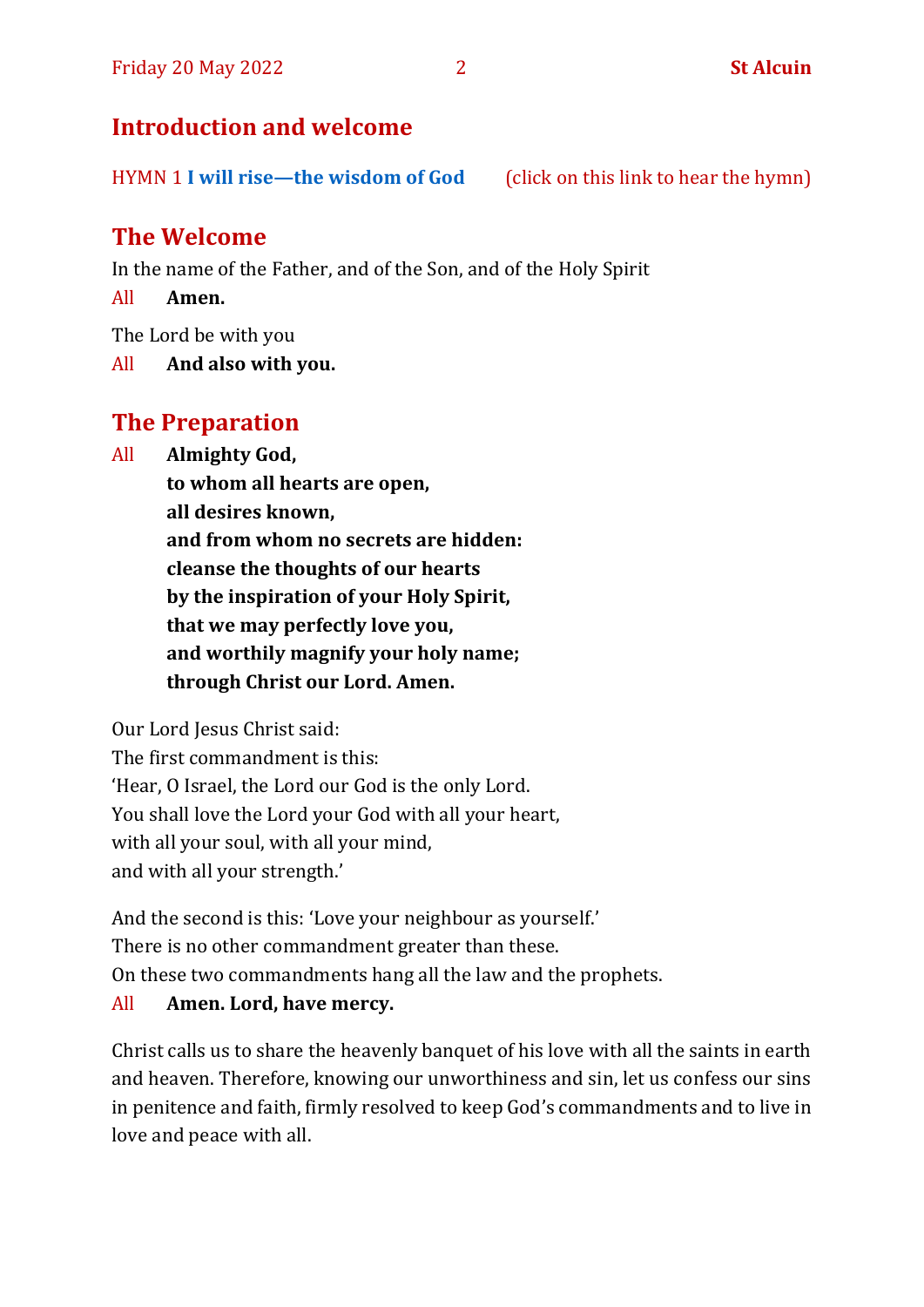All **Almighty God, our heavenly Father, we have sinned against you and against our neighbour in thought and word and deed, through negligence, through weakness, through our own deliberate fault. We are truly sorry and repent of all our sins. For the sake of your Son Jesus Christ, who died for us, forgive us all that is past and grant that we may serve you in newness of life to the glory of your name. Amen.**

Almighty God,

who forgives all who truly repent, have mercy upon you, pardon and deliver you from all your sins, confirm and strengthen you in all goodness, and keep you in life eternal; through Jesus Christ our Lord. All **Amen.**

# **The Gloria**

This Gloria is sung to the tune of 'Cwm Rhondda'. Click **[here](https://www.youtube.com/watch?v=l71MLQ22dIk)** for the tune.

All **Glory be to God in Heaven, Songs of joy and peace we bring, Thankful hearts and voices raising, To creation's Lord we sing. Lord we thank you, Lord we praise you, Glory be to God our King: Glory be to God our King. Lamb of God, who on our shoulders, Bore the load of this world's sin; Only Son of God the Father, You have brought us peace within. Lord, have mercy, Christ have mercy,**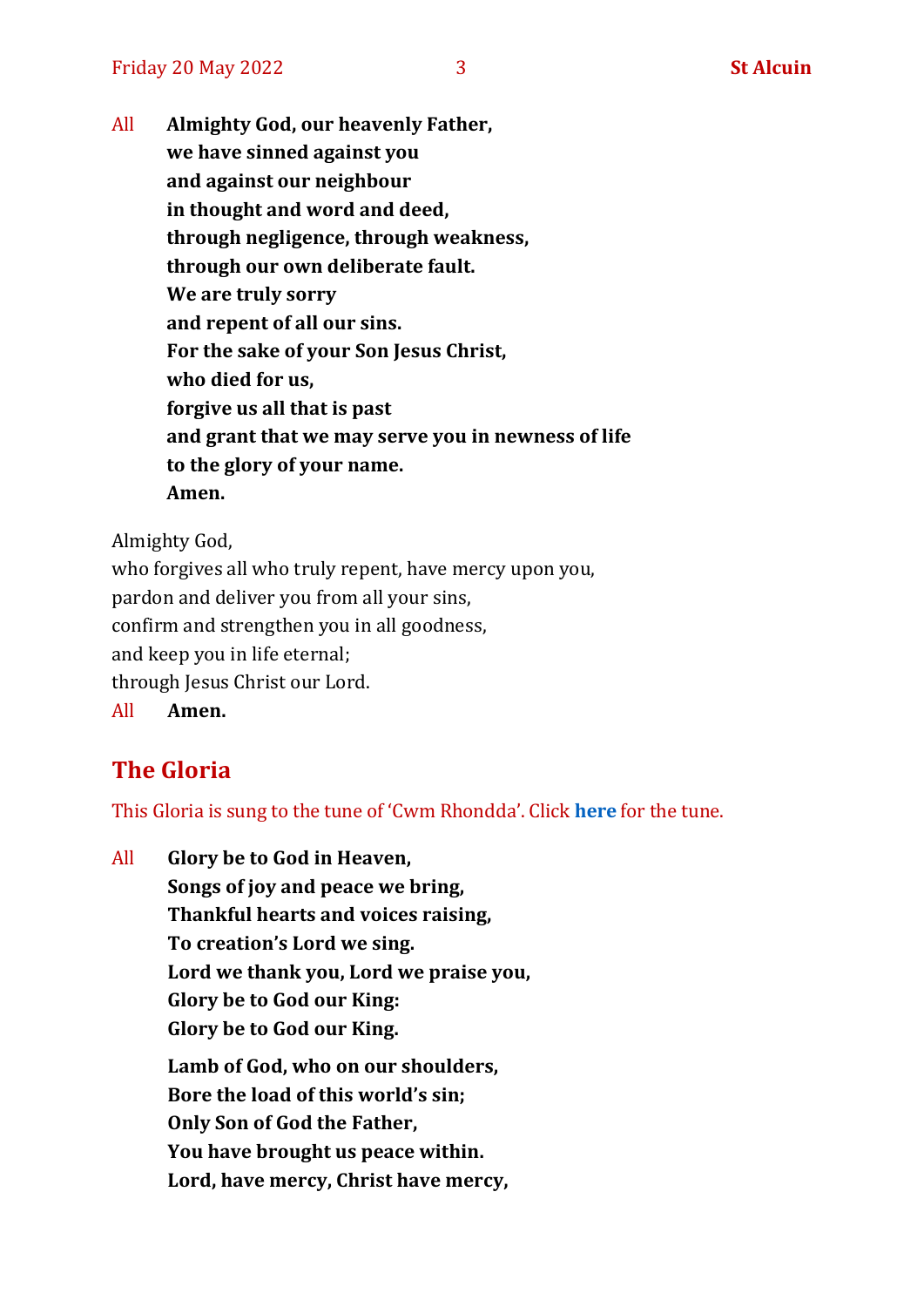**Now your glorious reign begin: Now your glorious reign begin.**

**You O Son of God are Holy, You we praise with one accord. None in heav'n or earth is like you, Only you are Christ the Lord. With the Father and the Spirit, Ever worshipped and adored: Ever worshipped and adored.**

## **The Collect for Alcuin of York**

God of Wisdom, Eternal Light, who shone in the heart of your servant Alcuin, revealing to him your power and pity: scatter the darkness of our ignorance that, with all our heart and mind and strength, we may seek your face and be brought with all your saints to your holy presence; through Jesus Christ your Son our Lord, who is alive and reigns with you, in the unity of the Holy Spirit, one God, now and for ever. All **Amen.**

#### **First reading**

A reading from the Prophecy of Isaiah

I will greatly rejoice in the Lord, my whole being shall exult in my God; for he has clothed me with the garments of salvation, he has covered me with the robe of righteousness, as a bridegroom decks himself with a garland, and as a bride adorns herself with her jewels. For as the earth brings forth its shoots, and as a garden causes what is sown in it to spring up, so the Lord God will cause righteousness and praise to spring up before all the nations.

For Zion's sake I will not keep silent, and for Jerusalem's sake I will not rest, until her vindication shines out like the dawn, and her salvation like a burning torch. The nations shall see your vindication, and all the kings your glory; and you shall be called by a new name that the mouth of the Lord will give. You shall be a crown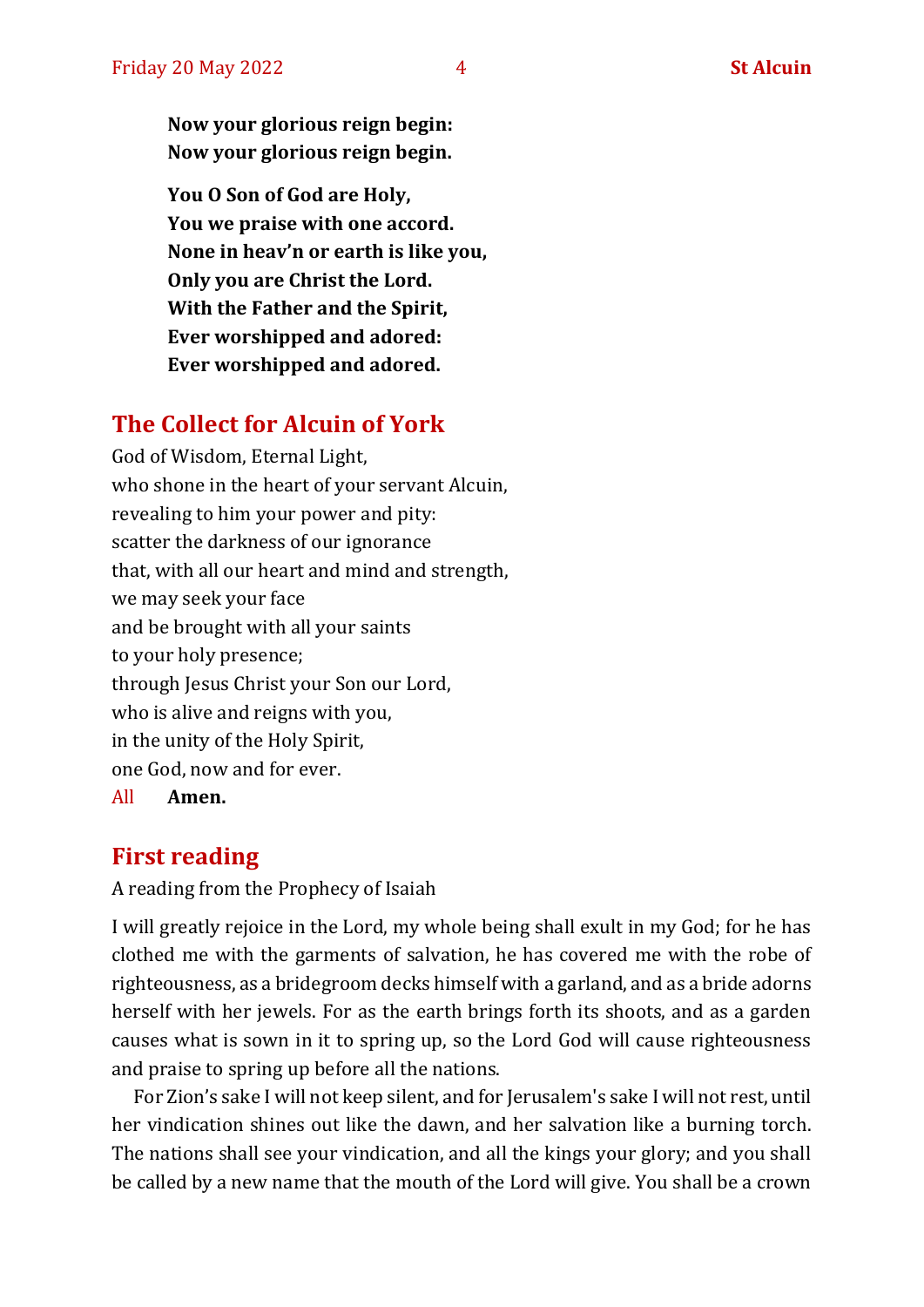of beauty in the hand of the Lord, and a royal diadem in the hand of your God. *Isaiah 61:10—62:3*

This is the Word of the Lord

All **Thanks be to God.**

# **Second reading**

A reading from St Paul's Letter to the Colossians

As God's chosen ones, holy and beloved, clothe yourselves with compassion, kindness, humility, meekness, and patience. Bear with one another and, if anyone has a complaint against another, forgive each other; just as the Lord has forgiven you, so you also must forgive. Above all, clothe yourselves with love, which binds everything together in perfect harmony. And let the peace of Christ rule in your hearts, to which indeed you were called in the one body. And be thankful. Let the word of Christ dwell in you richly; teach and admonish one another in all wisdom; and with gratitude in your hearts sing psalms, hymns, and spiritual songs to God. *Colossians 3:12–16*

This is the Word of the Lord

All **Thanks be to God.**

HYMN 2 **[In all thy wisdom Father God](https://www.youtube.com/watch?v=3p57spSD0Zw)** (click on this link to hear the hymn)

# **Gospel reading**

Hear the Gospel of our Lord Jesus Christ according to John

# All **Glory to you O Lord.**

The Samaritan woman at the well said to Jesus, 'Sir, I see that you are a prophet. Our ancestors worshiped on this mountain, but you Jews say that the place where people must worship is in Jerusalem.' Jesus said to her, 'Woman, believe me, the hour is coming when you will worship the Father neither on this mountain nor in Jerusalem. You worship what you do not know; we worship what we know, for salvation is from the Jews. But the hour is coming, and is now here, when the true worshippers will worship the Father in spirit and truth, for the Father seeks such as these to worship him. God is spirit, and those who worship him must worship in spirit and truth.' *John 4:19–24*

This is the Gospel of the Lord

All **Praise to you O Christ.**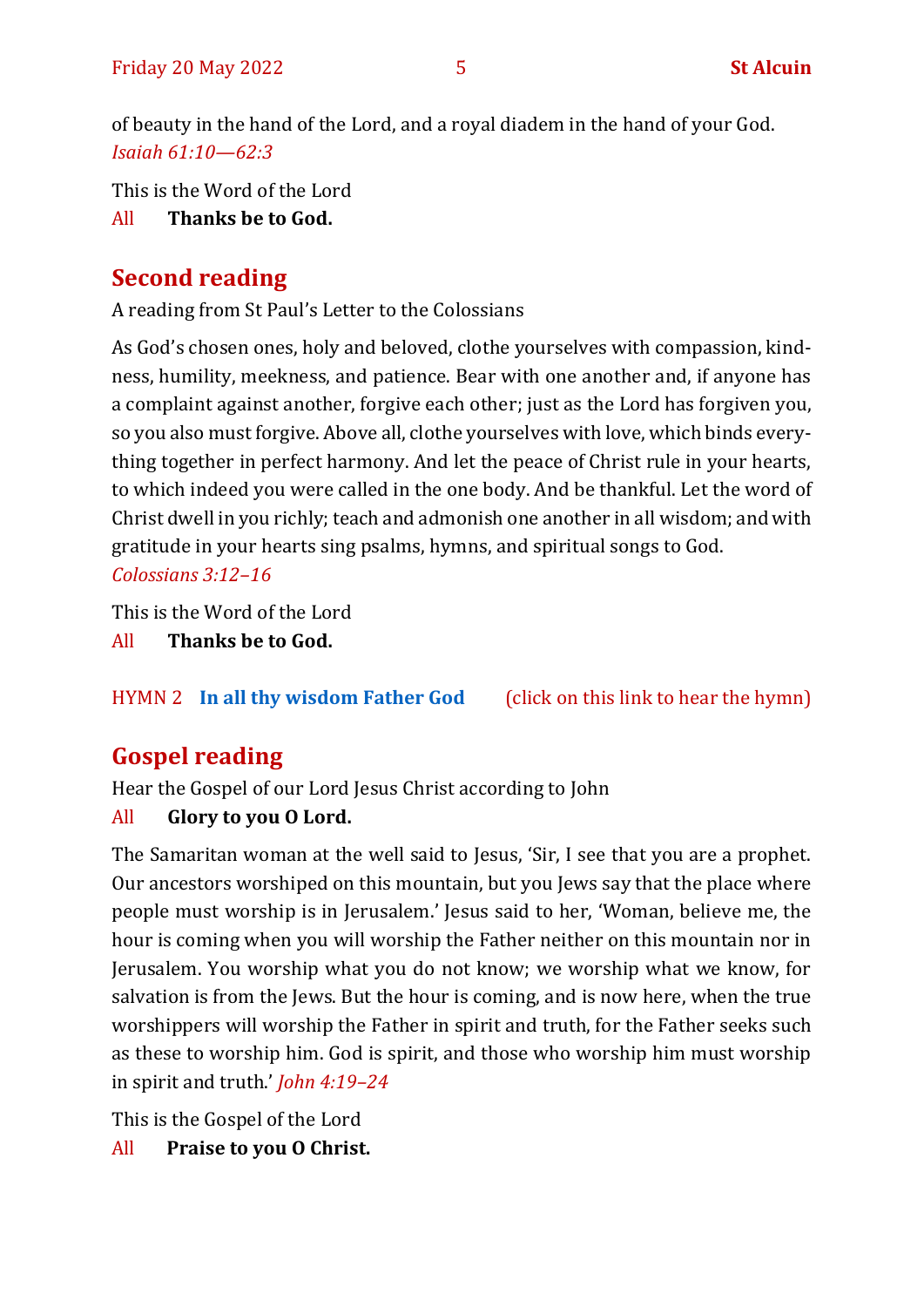#### **Sermon**

What are the gifts of God that we need to be mindful of in our lives? Love, honesty, patience, kindness … all of these and more. But what about Wisdom? Wisdom is often thought of as something that we either have or don't have (and we all like to think that we have some degree of it, in fact, most of us I imagine would like to think that we have rather a large share of this gift).

Alcuin did have wisdom. He advised many, including the noted Charlamagne, and he was prized for his contributions to courtly and monastic life. A writer, poet, translator and advocate for education and learning, Alcuin must have amassed great wisdom, but what is Wisdom and why is it important?

The start of the book of proverbs makes it clear just how important wisdom is, in fact much of the book of proverbs is concerned with what is and what is not, wise.

Depicted as a female, wisdom should be sought at all costs:

*Do not forsake wisdom, and she will protect you; love her, and she will watch over you. Wisdom is supreme; therefore get wisdom. Though it cost all you have, get understanding (Proverbs 4:6–7).*

and

*Fear of the Lord is the foundation of true knowledge, but fools despise wisdom and discipline (Proverbs 1:7).*

Solomon was famously wise and was asked to decide which of two women was mother to a baby. He could have simply picked either woman but what if he had got this decision wrong? What if by Solomons actions, a child was torn from its real family and raised by a stranger who had goodness knows what intentions for the child? That would have been an injustice and so Solomon did what came naturally to him, he used his wisdom and asked for the child to be torn into two pieces that each woman would have part of it. Of course, the actual mother would not tolerate this and so, when she revealed herself with protests, the child was restored back to her.

But how do we get wisdom, what should we do with it when we have it? Why is it a gift from God and what is it for?

We can get some wisdom by simply growing older:

*Wisdom belongs to the aged and understanding to the old (Job 12:12).*

We experience things, learn from them and grow in wisdom … but there are plenty of old people out there who lack wisdom, so this cannot be the only way.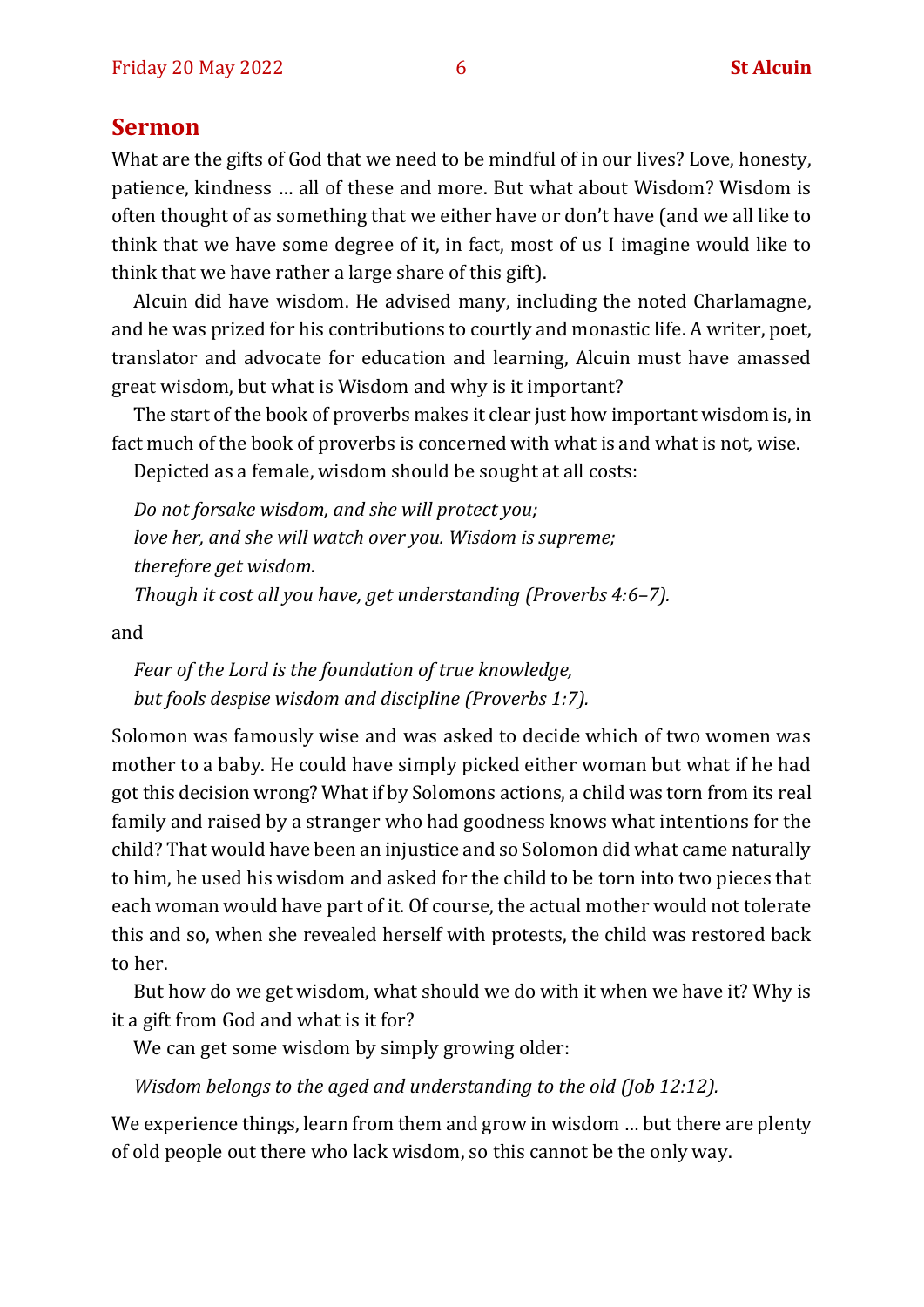We can read and apply ourselves to learning and absorb knowledge from what we read and learn, but this only gets us so far and anyway there is a difference between knowledge and wisdom, and it is the application of wisdom that is important, and this is something that we cannot learn from books. And so just how do we get wise?

Michael Mitton in his book 'A Heart to listen' tells us that listening is the very best way to get wisdom and I tend to agree.

*Listen to advice and accept instruction, and in the end you will be wise. (Proverbs 19:20)*

I don't mean to listen simply to another person and take on board what they are saying because what they are saying might well be unwise in its nature. Michael means to listen as Jesus listened. To listen with the whole heart and mind and with our eyes as much as with our ears. People say things but their body language and demeaner can give away completely different stories. Think about Jesus at the well. He comes across a Samaritan woman and observes her, listens to hear, hears her words and also the words she doesn't speak and then he speaks truth back to her; He shows that in his listening he has absorbed not just what she has said but what she hasn't said, what she probably means to say and what she wishes we could say and he takes all of this and responds with wise words. Jesus listens to us all in the same way. In this story Jesus also shows us that sometimes we need to take a risk. Technically, as a single man, Jesus should not have even spoken to the lone Samaritan woman, but he risked it and because he did, a whole village was saved!

God asks us to listen to others, he asks us to be wise and gives us the ability to use our ears, our eyes and our wisdom to heal each other which, I suggest, is what wisdom is actually for.

*Reckless words pierce like a sword, but the tongue of the wise brings healing* (*Proverbs 12:18).*

It is interesting that throughout the Bible, but especially in Proverbs, speaking is not so much advised if one wants to appear wise!

*When words are many, sin is not absent, but he who holds his tongue is wise (Proverbs 10:19).*

We can grow in wisdom when we are prepared to look at another person, even someone who we know that we disagree with or do not like, and really take the time to listen to them. If we take the time to meet them in what they are saying rather than simply judge them for what they say, if we take the time to think about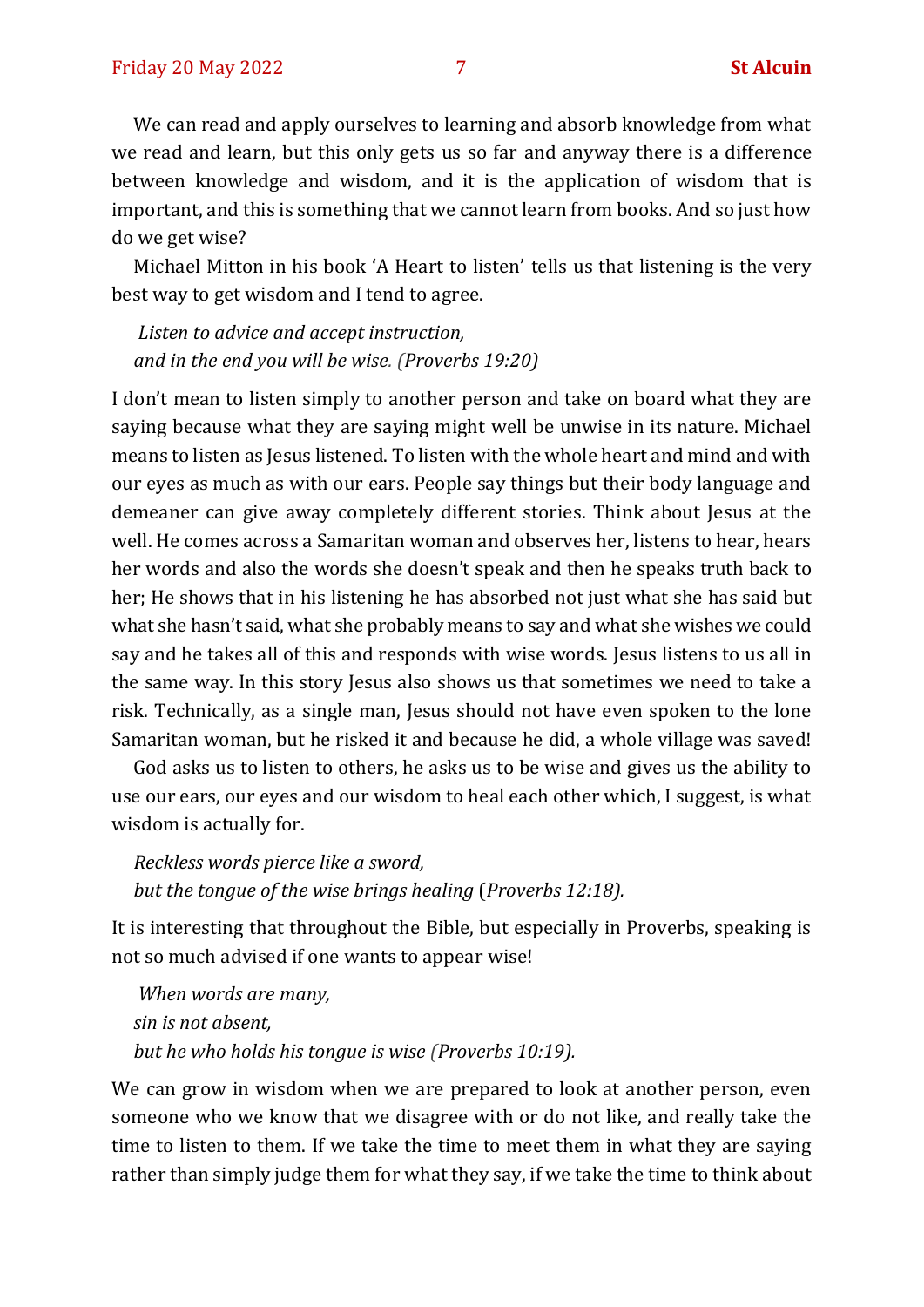why they are saying what they are saying and ask ourselves what they might not be saying, we tune ourselves in to them, we give them our precious time, we think carefully about them and we demonstrate that we love them and … most importantly, we think before we speak.

And when we do all of this, we grow in wisdom and our response, when we do give it, is better thought out, it has the potential to show that we care and, most importantly, it has the potential to heal! We will have grown in wisdom, and we will continue to do so as long as we keep up this practice of listening as Jesus listened.

The fact that Jesus spent so much time with taxmen and sinners; He dined with them, sat with them, listened to them and loved them tells us just how prepared Jesus was to listen to people who were not necessarily going to be in his friendship group, who were not necessarily His 'type' of people.

Jesus grew in wisdom just as we grow in wisdom. I am sure that he had a great deal of inherent wisdom, but he learned along the way that his salvation was for all and not just for the chosen few as he first believed. He learned many lessons in his ministry and we are shown this in order that we too can learn. If Jesus had to grow wise, then we too as imitators of Christ must grow wise in any way that we can. Some of us may not be able to read, some of us may be poor communicators, but each of us can listen in some way.

Alcuin must have been a very spiritual and wise man to be so in demand as he was. When we think of the wise, and those who have become wise such as Nelson Mandela, Mother Teresa and the Dalai Lama, we think of people who listen, who learn, and who speak thoughtfully, not hastily. Mother Teresa was full of wise sayings—one of my favourites is 'nobody knows the good that a smile can do' and Nelson Mandela managed to speak well enough to unite a fractured, broken society desperate for peace.

We may not have an Alcuin quote but we do know that he spent his life mixing with the learned and the powerful and managed to remain useful to both. Perhaps his wise words healed, perhaps they instructed and perhaps they inspired those around him to be better. We will never know but we can know the power of wisdom in our own lives: by listening, learning and thinking before we speak, we can become wise and affect the lives of those around us and that is a blessing to all.

#### **The Creed**

Do you believe and trust in God the Father, the source of all being and life, the one for whom we exist? All **We believe and trust in him.**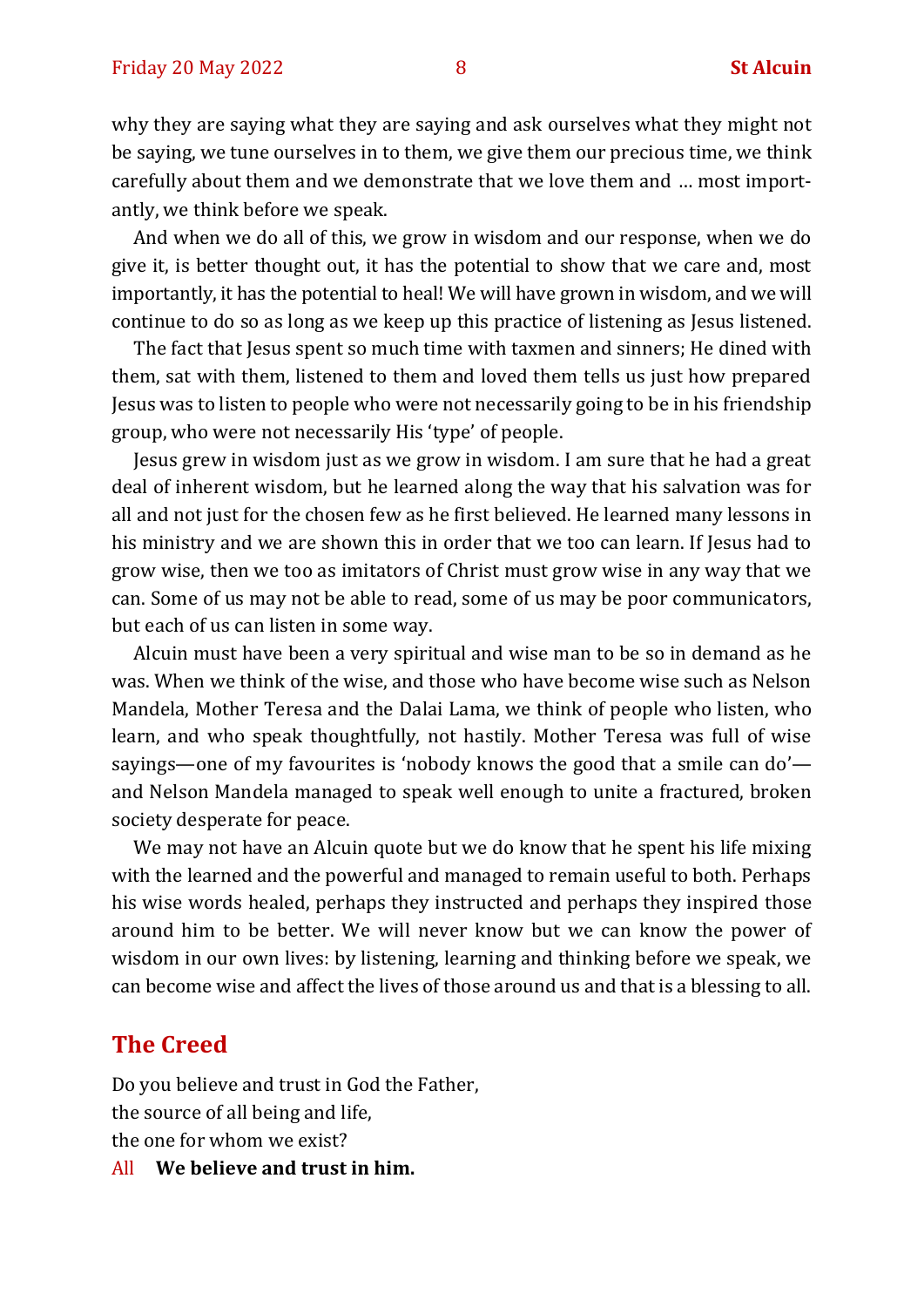Do you believe and trust in God the Son, who took our human nature, died for us and rose again?

#### All **We believe and trust in him.**

Do you believe and trust in God the Holy Spirit, who gives life to the people of God and makes Christ known in the world?

#### All **We believe and trust in him.**

This is the faith of the Church.

All **This is our faith. We believe and trust in one God, Father, Son and Holy Spirit. Amen.**

# **Prayers of intercession**

Eternal Light, shine into our hearts, Eternal Goodness, deliver us from evil, Eternal Power, be our support, Eternal Wisdom, scatter the darkness of our ignorance, Eternal Pity, have mercy upon us; that with all our heart and mind and soul and strength we may seek thy face and be brought by thine infinite mercy to thy holy presence; through Jesus Christ our Lord.

#### All **Amen** *Alcuin*

Almighty God grant all go well with thee. Be an honour to the Church, follow Christ's word, clear in thy task and careful in thy speech. Be thine an open hand, a merry heart. Christ in thy mouth, A life that all may know a lover of righteousness and compassion. Let none come to thee and go sad away. Hope of the poor, and solace to the sad, Go thou before God's people to God's realm,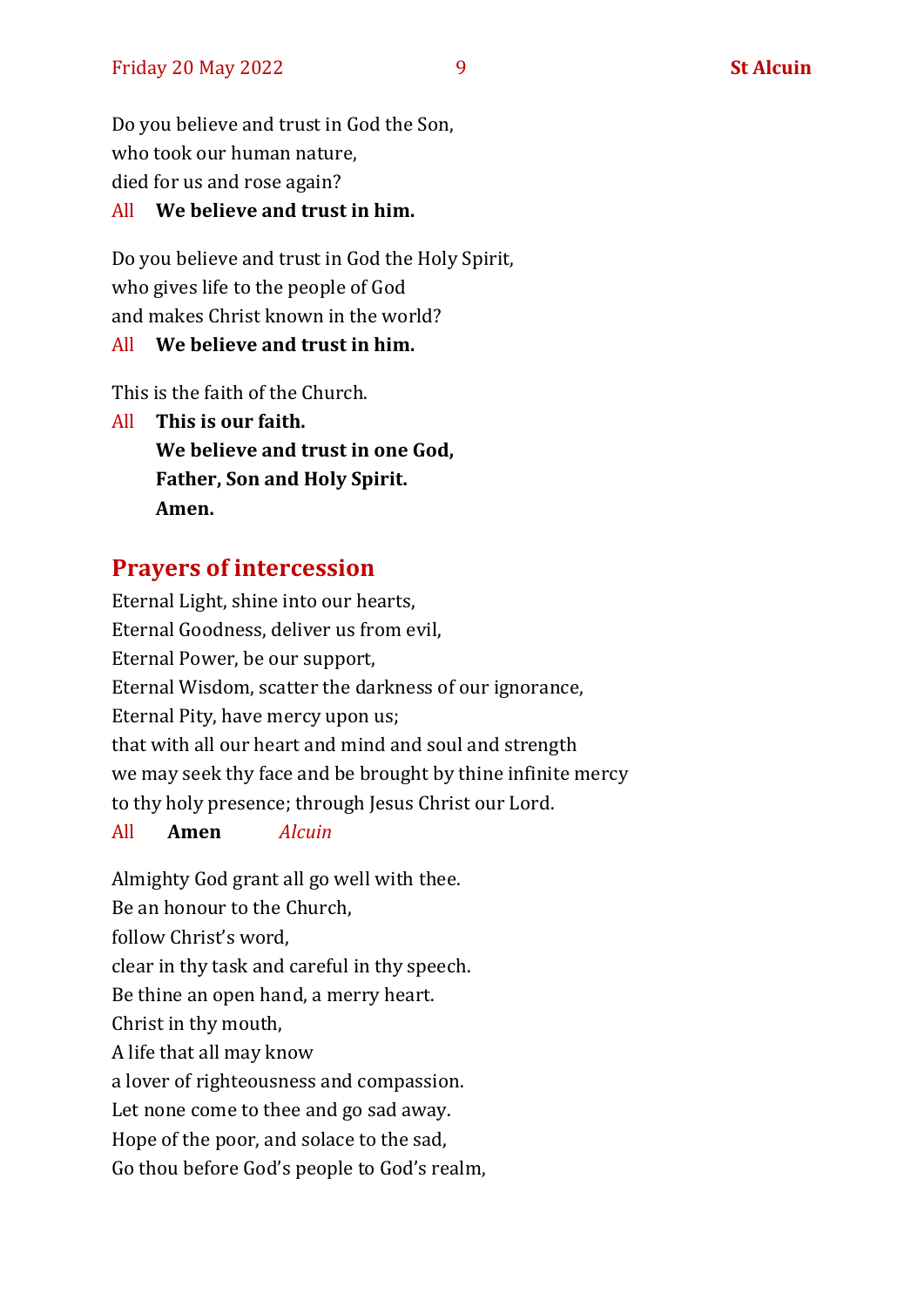that he who follows thee may come to the stars. Sow living seeds, words that are quick with life, that faith may the harvest in human hearts. In word and example let thy light shine in the black dark like the morning star. Let not the wealth of the world nor its dominion flatter thee into silence as to truth, Nor king, nor judge, yea nor thy dearest friend muzzle thy lips from righteousness. *Written by Alcuin in the year 800 to Ethelhard, Archbishop of Canterbury.* 

Merciful Father,

All **accept these prayers for the sake of your Son, our Saviour Jesus Christ. Amen.**

# **The peace**

Unto us a child is born, unto us a son is given, and his name shall be called the Prince of Peace.

The peace of the Lord be always with you,

All **And also with you.**

|                            | HYMN 3 Take my life and let it be (please click on this link to hear the hymn) |
|----------------------------|--------------------------------------------------------------------------------|
| Take my life and let it be | (different version)                                                            |
| Take my life and let it be | (traditional version)                                                          |

The liturgy of the Communion Service appears below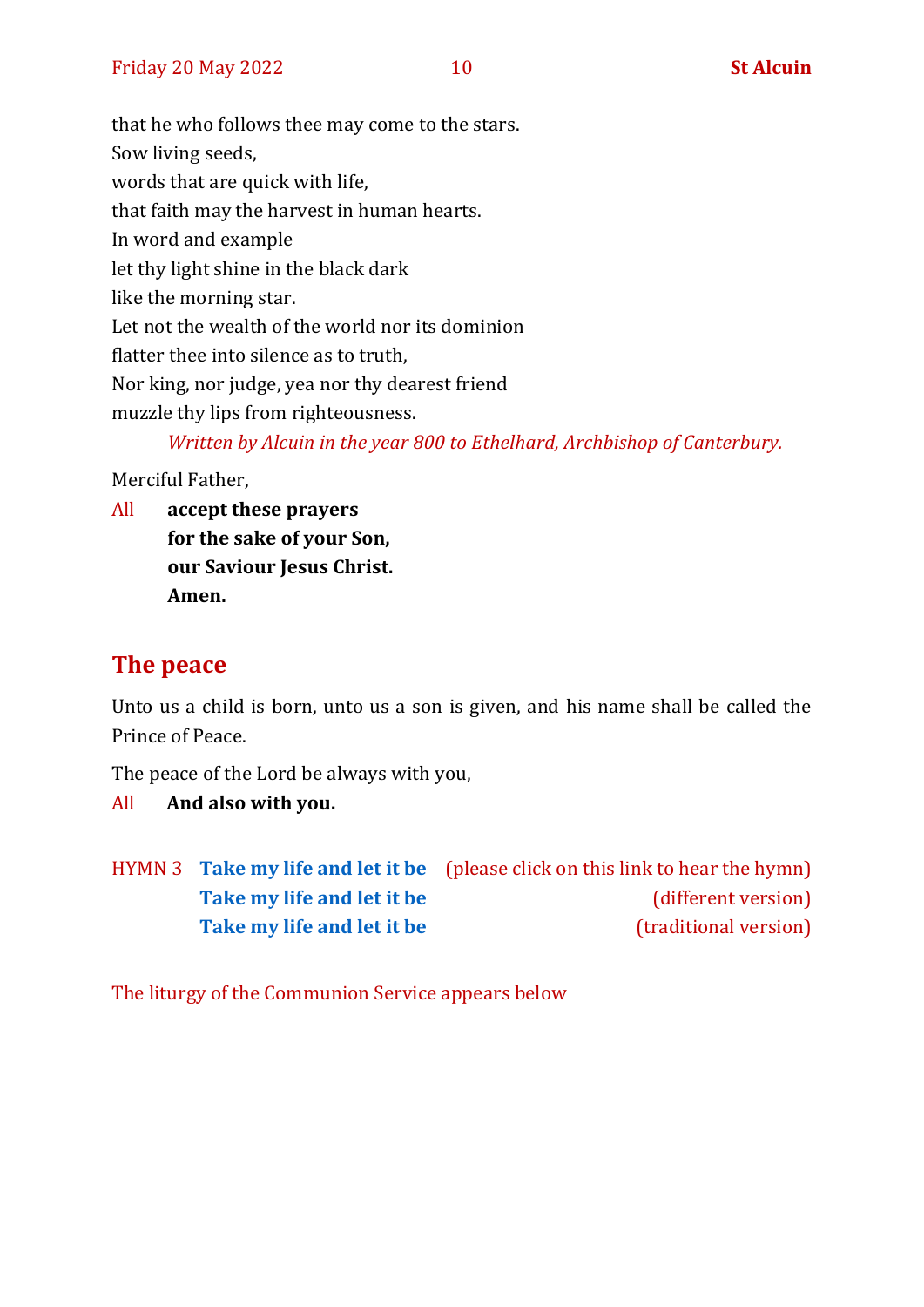# The Dismissal

God give you grace to follow his saints in faith and love and steadfastness and the blessing of God the Almighty: Father, Son, and Holy Spirit, be with you now and remain with you always. All **Amen.**

# HYMN 4 **[The perfect wisdom of our God](https://www.youtube.com/watch?v=hSnzYnOe6kI)** (click on this link to hear the hymn) **[The perfect wisdom of our God](https://www.youtube.com/watch?v=z-22E3dWPUk)** (different version)

Go in peace to love and serve the Lord.

All **In the name of Christ. Amen.**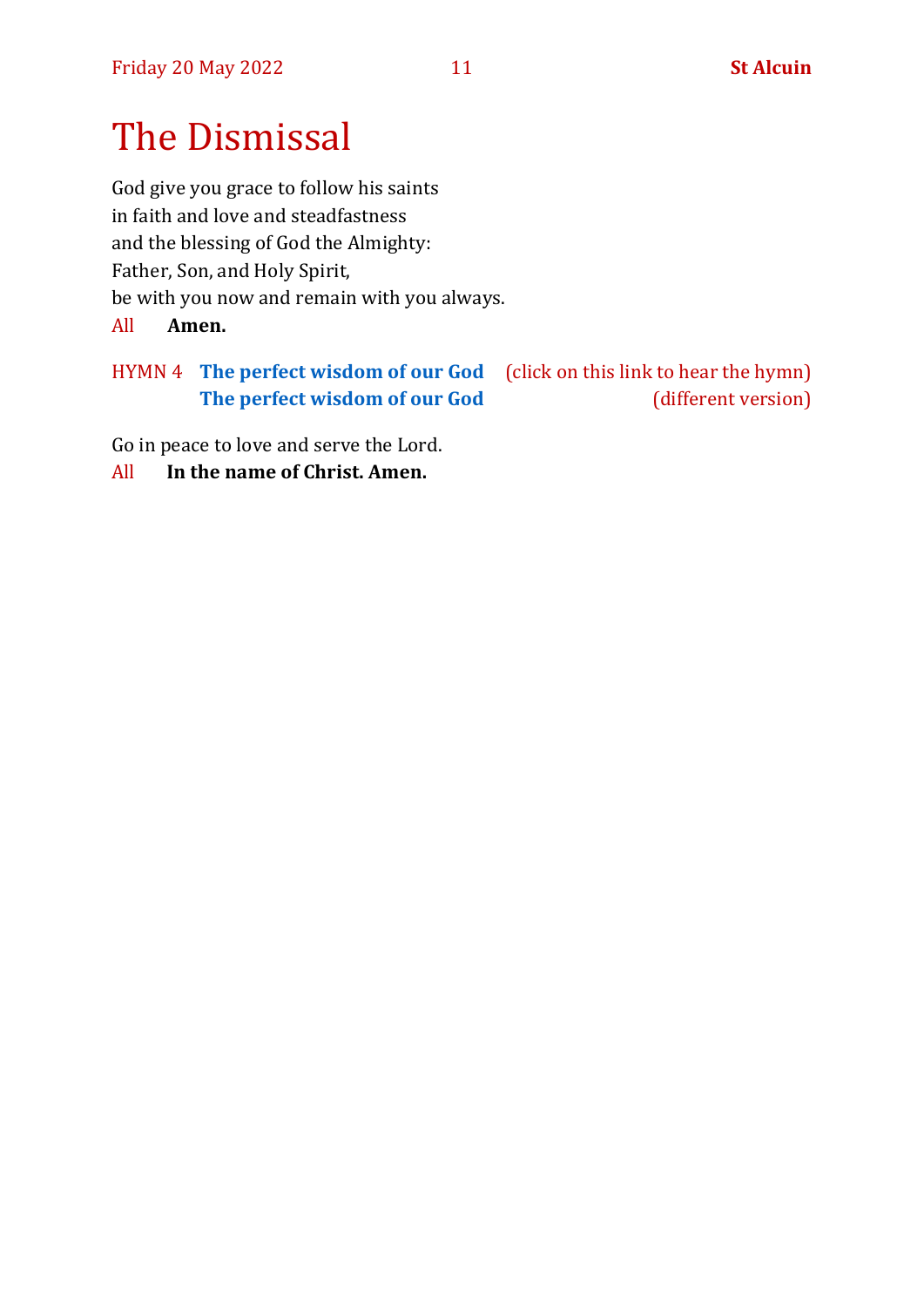# The Liturgy of the Sacrament

# Eucharistic Prayer (prayer E)

The Lord be with you

## All **and also with you.**

Lift up your hearts.

#### All **We lift them to the Lord.**

Let us give thanks to the Lord our God.

#### All **It is right to give thanks and praise.**

It is indeed right, our duty and our joy, always and everywhere to give you thanks, holy Father, almighty and eternal God, through Jesus Christ our Lord. And now we give thanks, most gracious God, surrounded by a great cloud of witnesses and glorified in the assembly of your saints. The glorious company of apostles praise you. The noble fellowship of prophets praise you. The white-robed army of martyrs praise you. We, your holy Church, acclaim you. In communion with angels and archangels, and with all who served you on earth and worship you now in heaven, we raise our voice to proclaim your glory, for ever praising you and saying:

All **Holy, holy, holy Lord, God of power and might, heaven and earth are full of your glory. Hosanna in the highest. Blessed is he who comes in the name of the Lord. Hosanna in the highest.**

We praise and bless you, loving Father, through Jesus Christ, our Lord; and as we obey his command, send your Holy Spirit, that broken bread and wine outpoured may be for us the body and blood of your dear Son.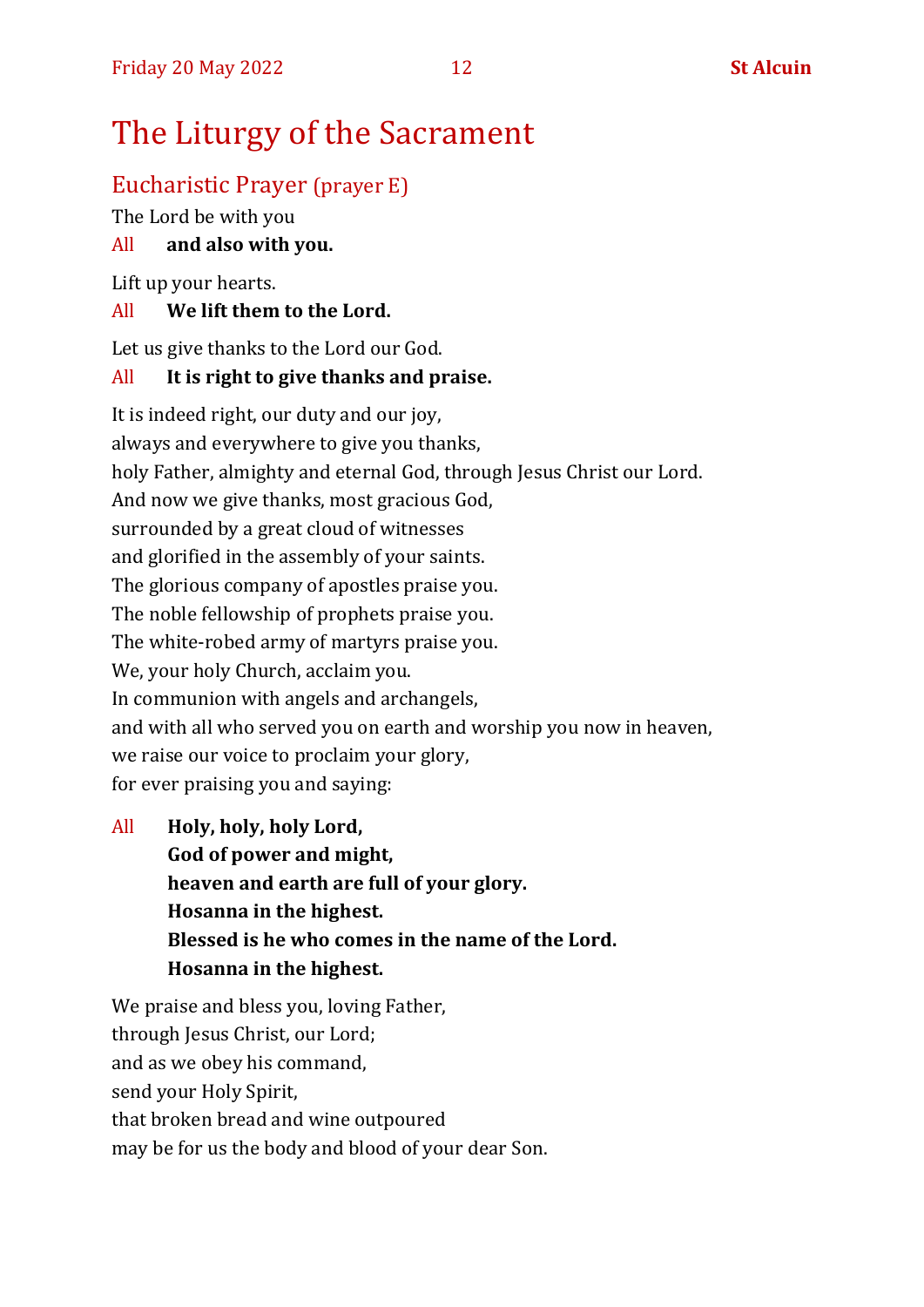On the night before he died he had supper with his friends and, taking bread, he praised you. He broke the bread, gave it to them and said: Take, eat; this is my body which is given for you; do this in remembrance of me.

When supper was ended he took the cup of wine. Again he praised you, gave it to them and said: Drink this, all of you; this is my blood of the new covenant, which is shed for you and for many for the forgiveness of sins. Do this, as often as you drink it, in remembrance of me.

So, Father, we remember all that Jesus did, in him we plead with confidence his sacrifice made once for all upon the cross.

Bringing before you the bread of life and cup of salvation, we proclaim his death and resurrection until he comes in glory.

Great is the mystery of faith:

All **Christ has died. Christ is risen. Christ will come again.**

Lord of all life, help us to work together for that day when your kingdom comes and justice and mercy will be seen in all the earth.

Look with favour on your people, gather us in your loving arms and bring us with \*\* and all the saints to feast at your table in heaven.

Through Christ, and with Christ, and in Christ, in the unity of the Holy Spirit, all honour and glory are yours, O loving Father, for ever and ever.

All **Amen.**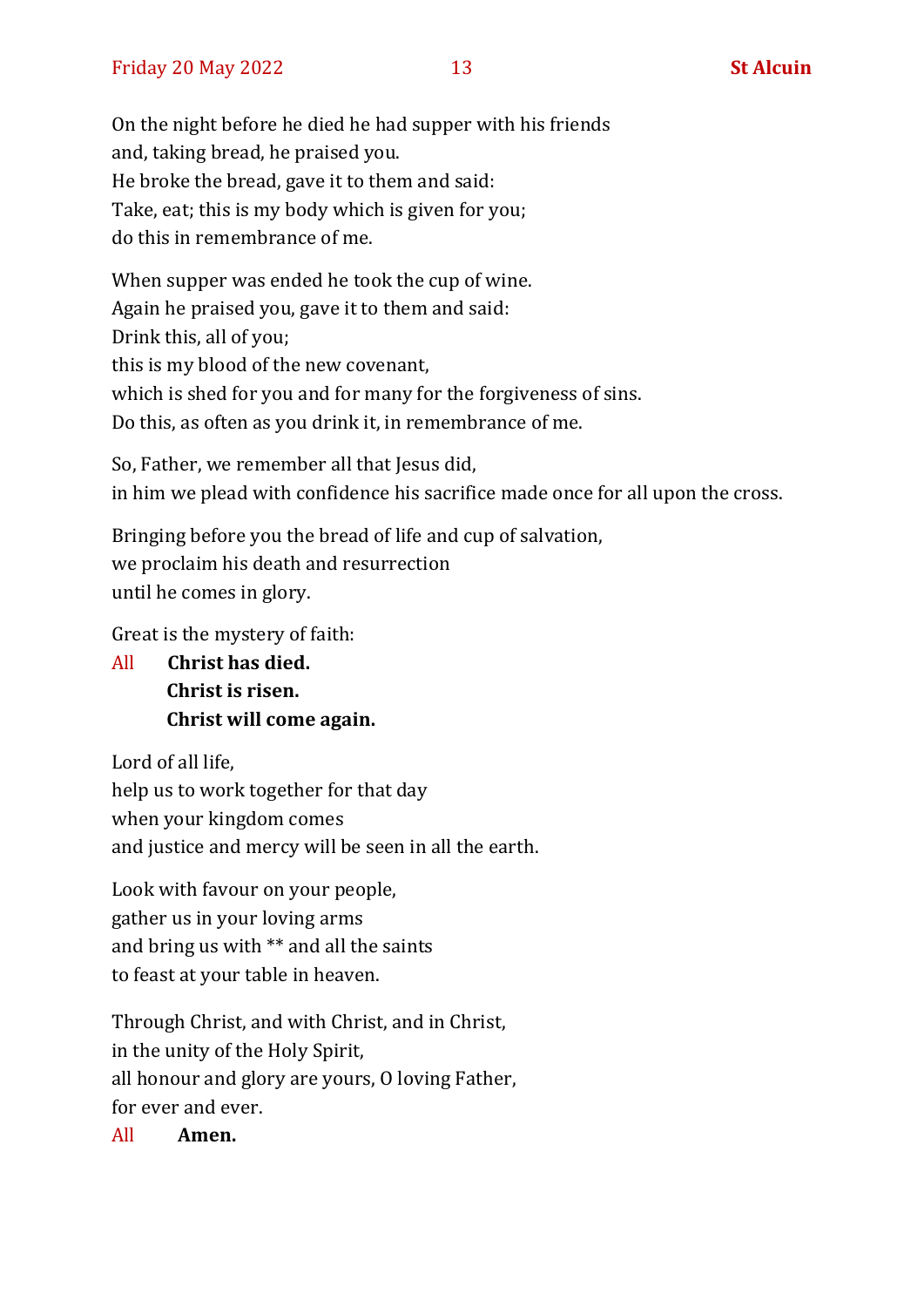## The Lord's Prayer

As our Saviour taught us, so we pray

All **Our Father in heaven, hallowed be your name, your kingdom come, your will be done, on earth as in heaven. Give us today our daily bread. Forgive us our sins as we forgive those who sin against us. Lead us not into temptation but deliver us from evil. For the kingdom, the power,** 

**and the glory are yours now and for ever. Amen.**

## Breaking of the Bread

We break this bread to share in the body of Christ.

- All **Though we are many, we are one body, because we all share in one bread.**
- All **Lamb of God,**

**you take away the sin of the world, have mercy on us.**

**Lamb of God, you take away the sin of the world, have mercy on us.**

**Lamb of God, you take away the sin of the world, grant us peace.**

Draw near with faith.

Receive the body of our Lord Jesus Christ

which he gave for you,

and his blood which he shed for you.

Eat and drink in remembrance that he died for you,

and feed on him in your hearts

by faith with thanksgiving.